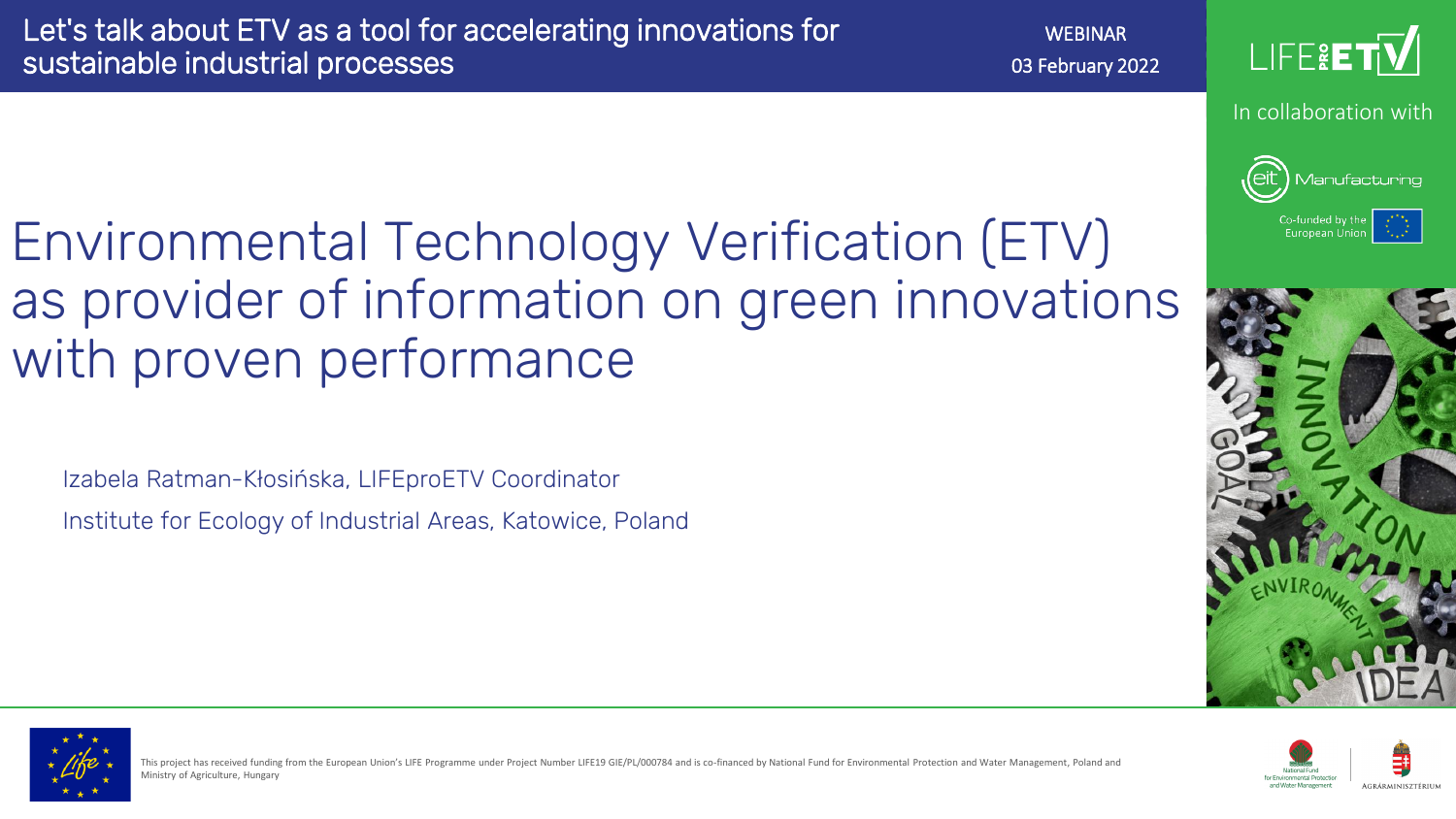### What is ETV?





**ETV is a voluntary environmental scheme implemented with an objective to promote environmental technologies by providing technology developers, manufacturers and investors access to third-party validation of the performance of innovative environmental technologies.** 



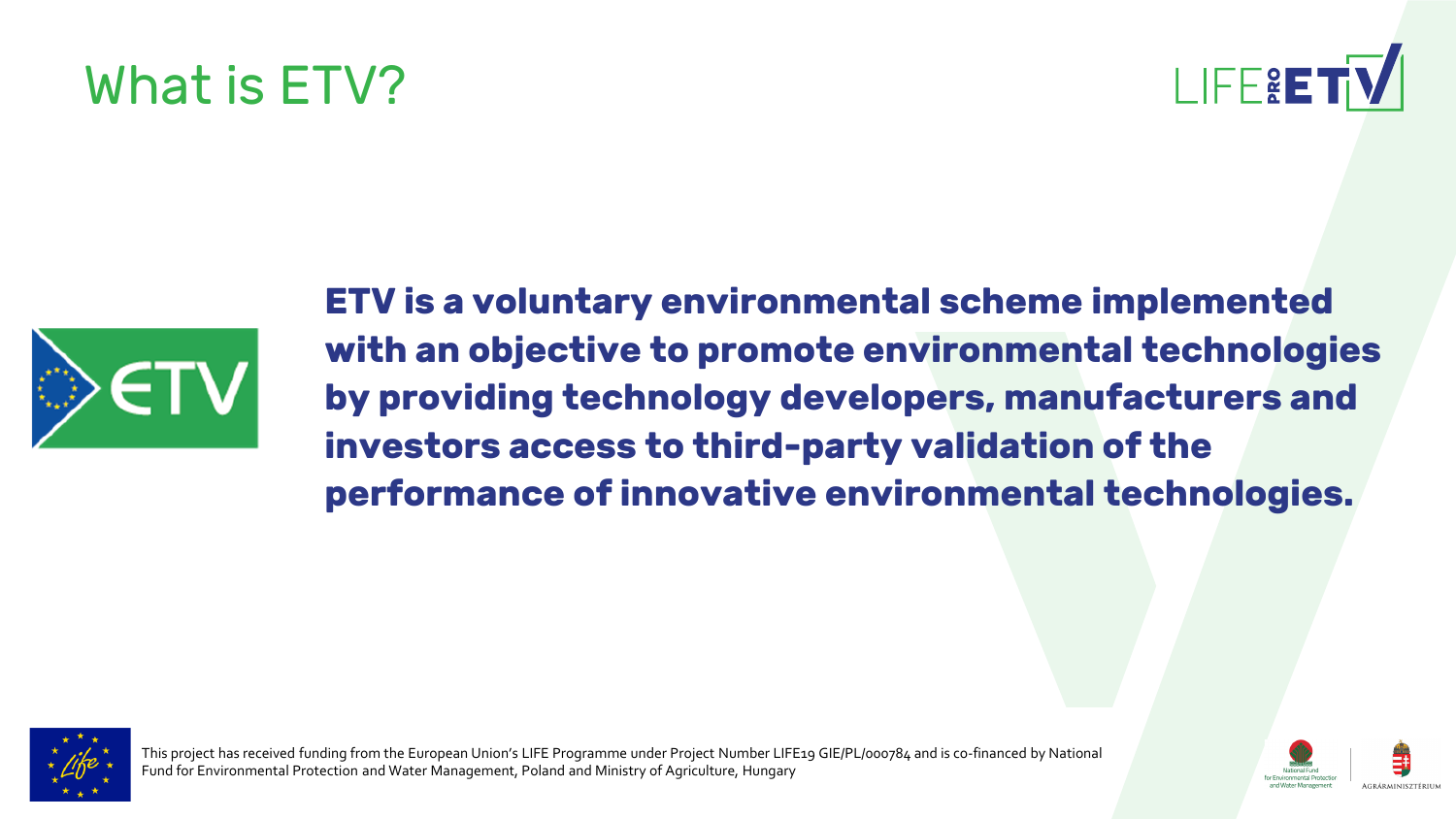### ETV objectives



### **ETV helps:**



- manufacturers prove the reliability of performance claims of their technologies and in this way help them market the technologies,
- technology purchasers identify performing environmental technologies fitting best their needs,
- facilitate the implementation of the EU and MS policies and regulations for environment and innovation.
- The expected impact on technology markets is to **accelerate the acceptance and diffusion** of innovative environmental technologies.
- ETV has been launched as a voluntary scheme by European Commission and is operated as an EU ETV Programme
- ETV addresses innovations with an environmental added value ready for market



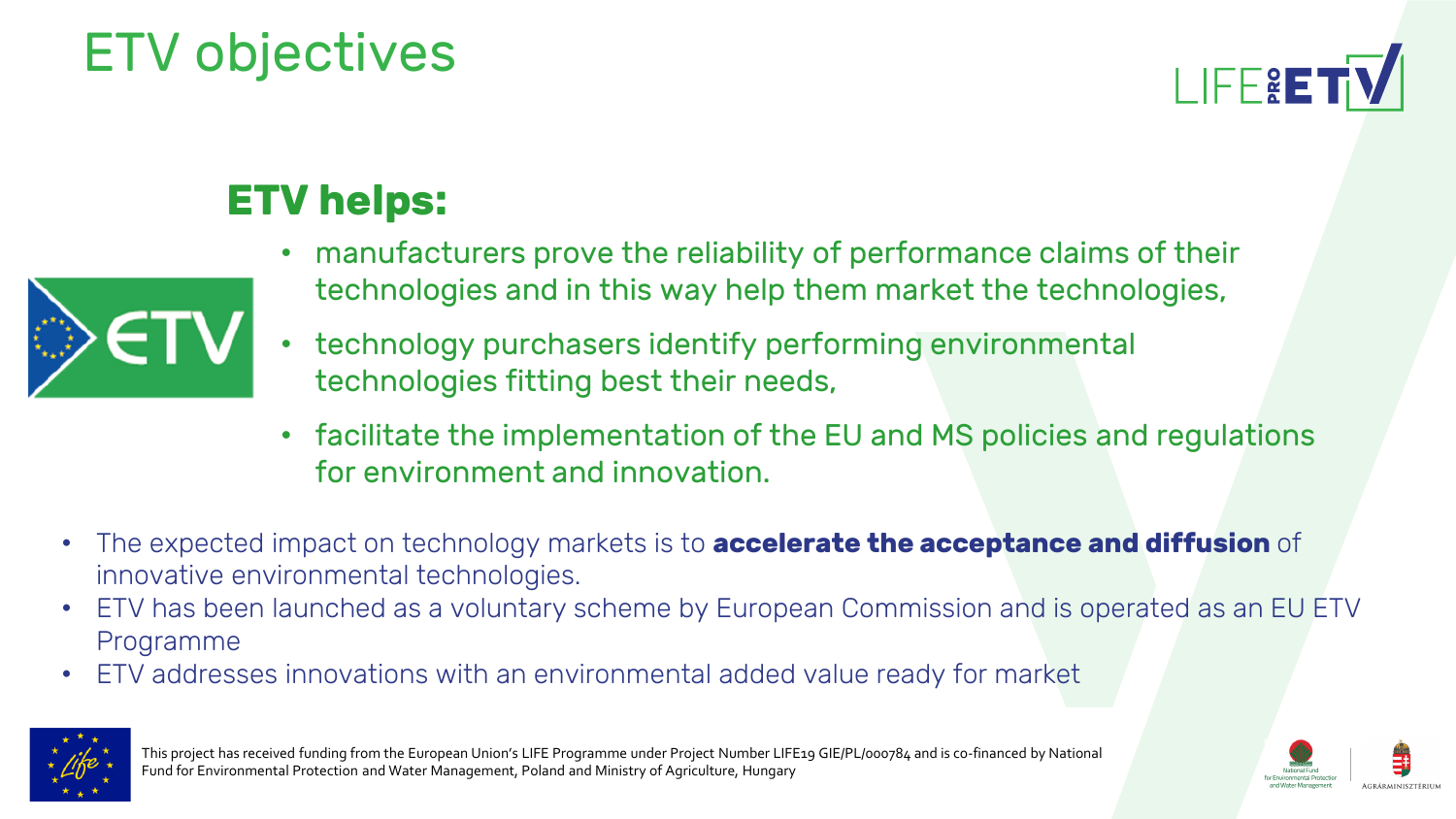### ETV as a policy suport tool



Transformative innovation policies tool New environmetal technologies acceptance and diffusion



Sustainable transition policies tool



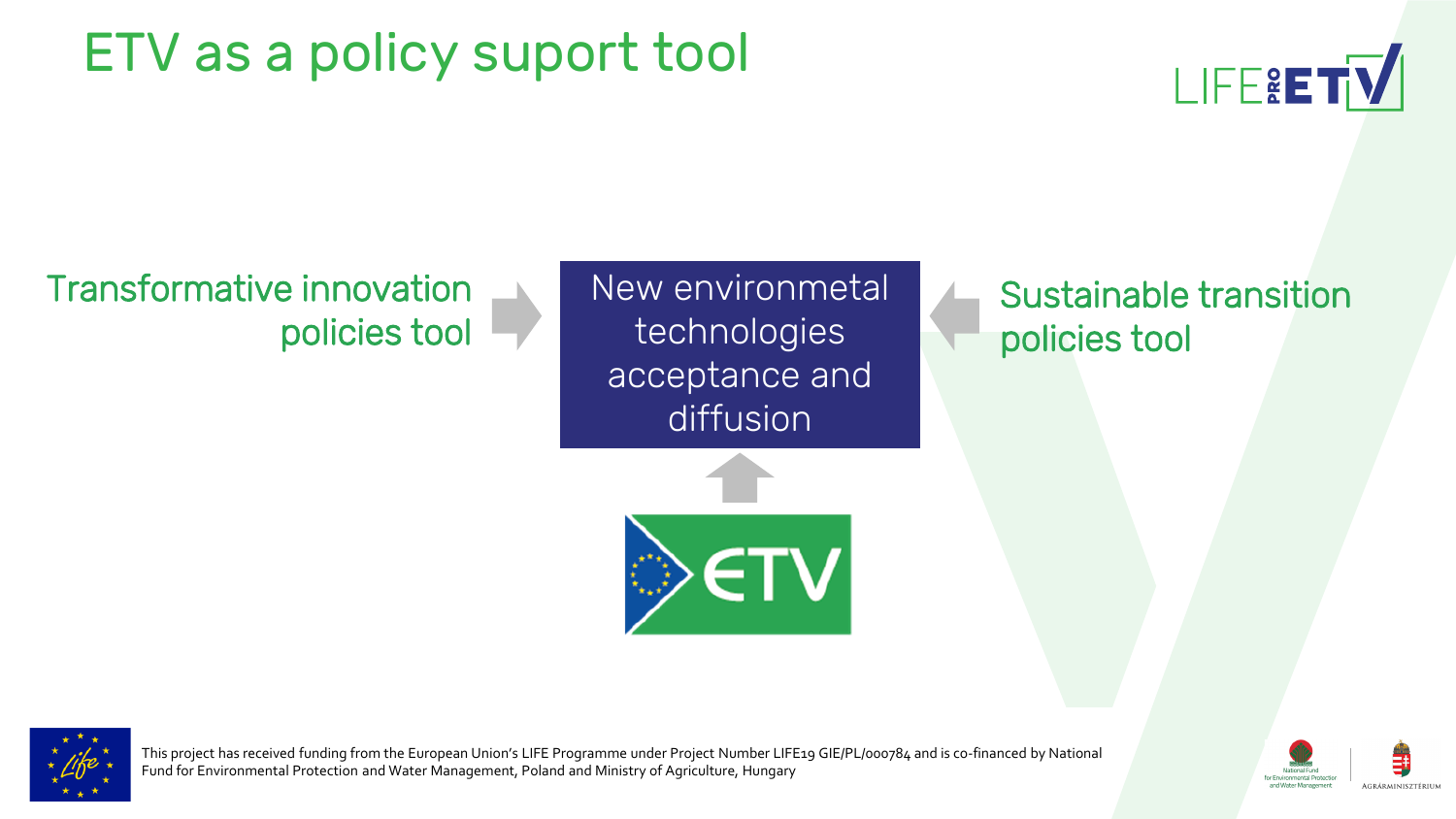### How ETV supports uptake and diffusion of green innovations?





ETV proves in an **impartial and credible way** that the **claims about an environmental technology performance** made by providers **are true and based on sound scientific data** 

### ISO standardised

Quality and **impartiality** assured

Fit for early market stage innovations



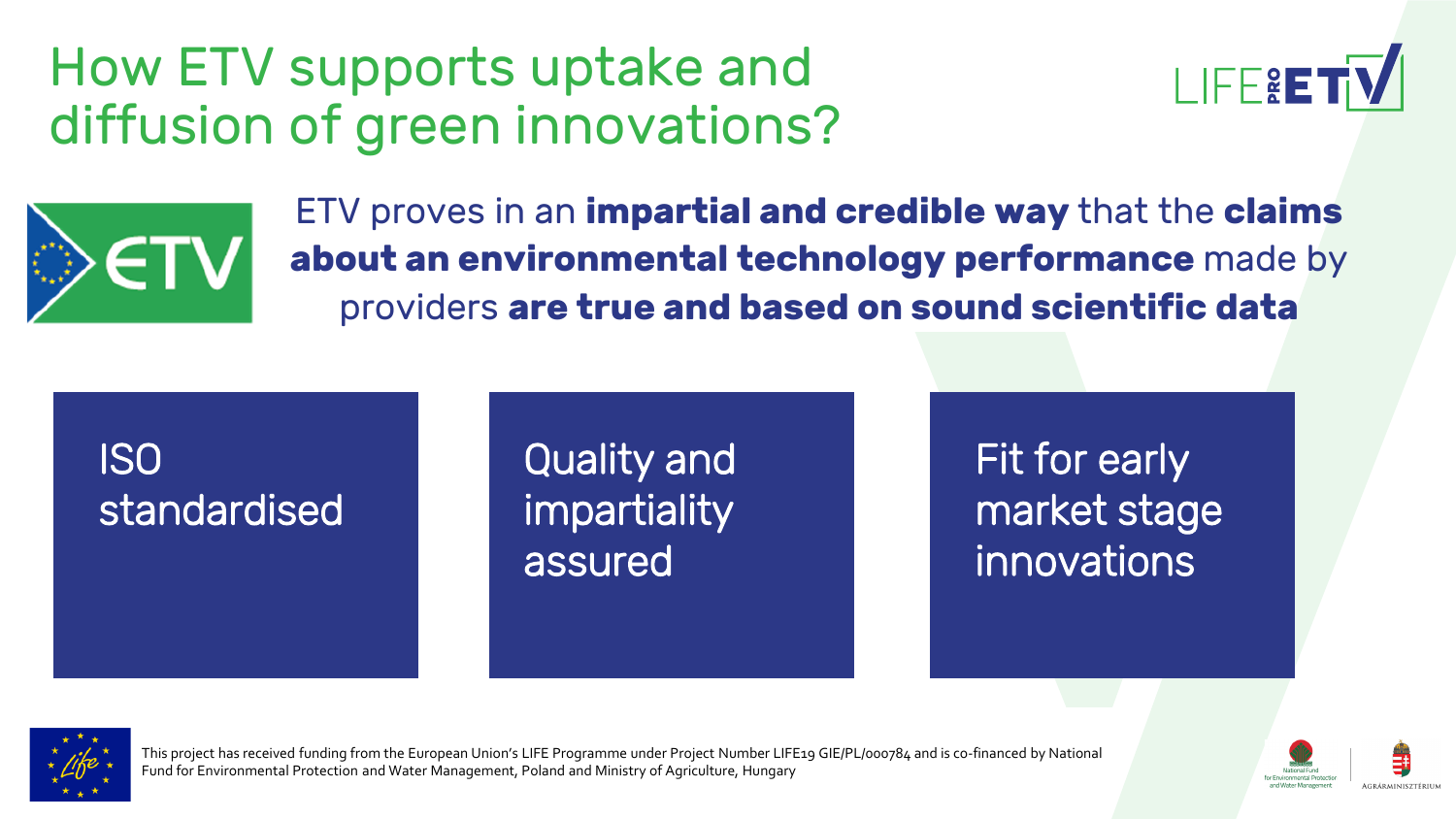### How ETV supports uptake and diffusion of green innovations?





ETV proves in an **impartial and credible way** that the **claims about an environmental technology performance** made by providers **are true and based on sound scientific data** 

- Robust and transparent verification procedures based on ISO 14034 standard*: Environmental Management: Environmental Technology Verification*
- EU and global recognition

#### ISO standardised Quality and impartiality assured

- Performance test data must be generated compliant to ISO 17025 requirements
- Bodies performing ETV are accredited for compliance to ISO 17020 for type A inspection bodies

Fit for early market stage innovations

- Provides flexibility in the choice of parameters to be verified
- Enables proving performance claims of innovations which performance falls outside regulations or standards or which do not fit into existing legislative, labelling or standardised performance frameworks



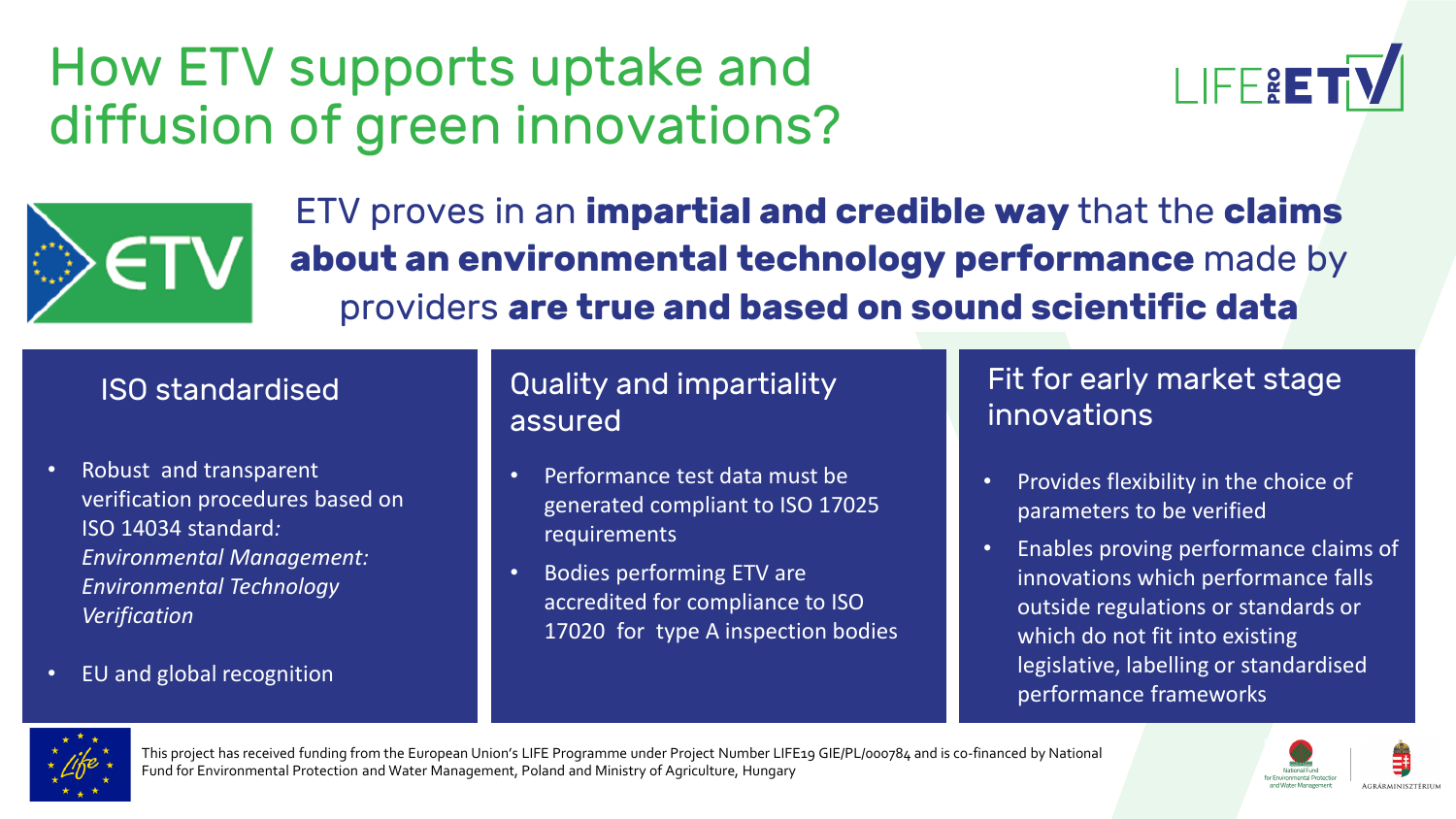

### Which technologies does ETV address?

Environmental technologies are all technologies (products, processes, services) which:

- **demonstrate environmental added value** i.e. more beneficial or less adverse environmental impact with respect to the technologies with the same function applied currently in a similar situation e.g. water treatment technologies, biobased products
- **measure parameters that indicate environmental impacts** e.g. monitoring technologies
- **ready for market (TRL min.7) or already on the market**



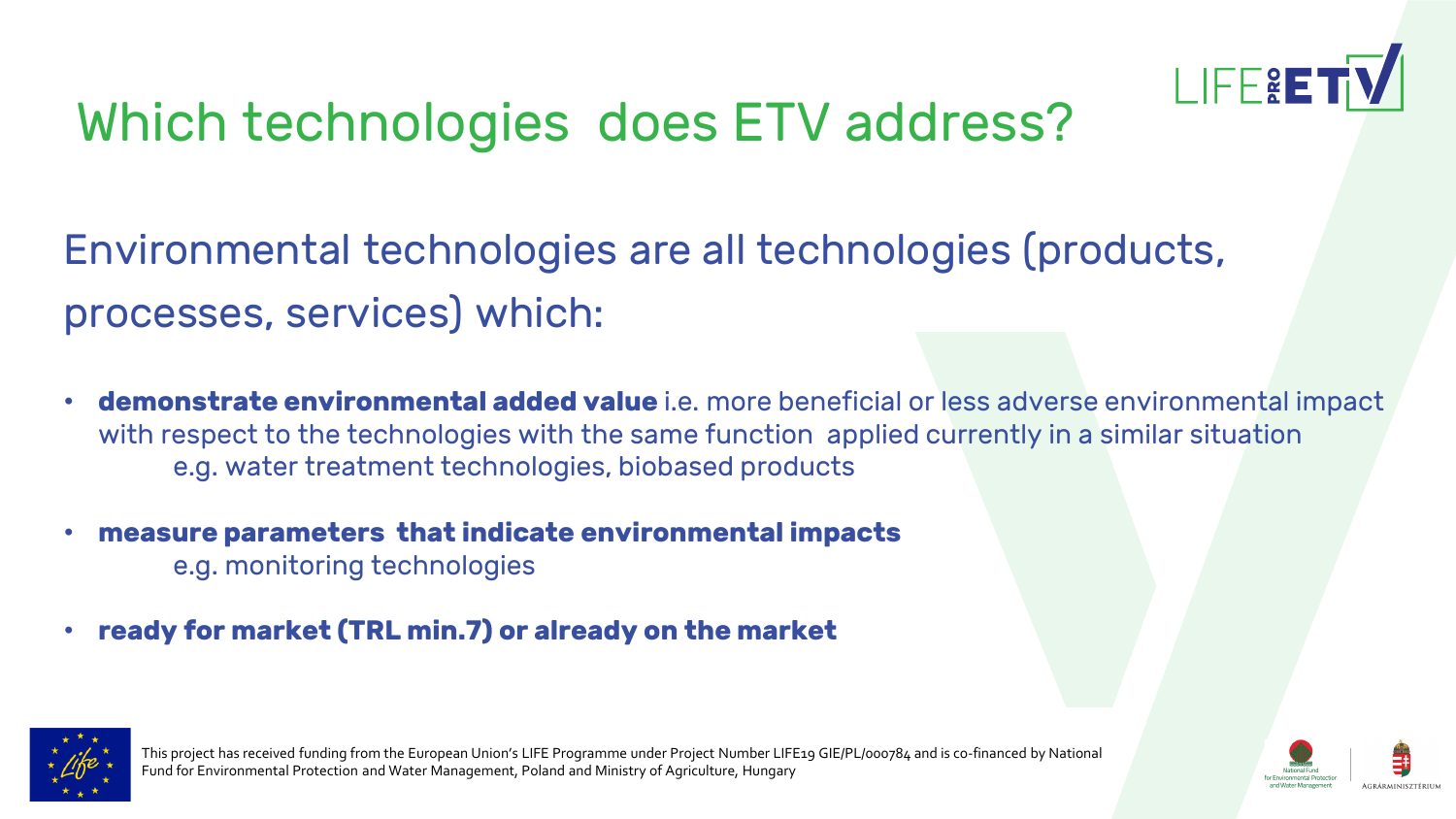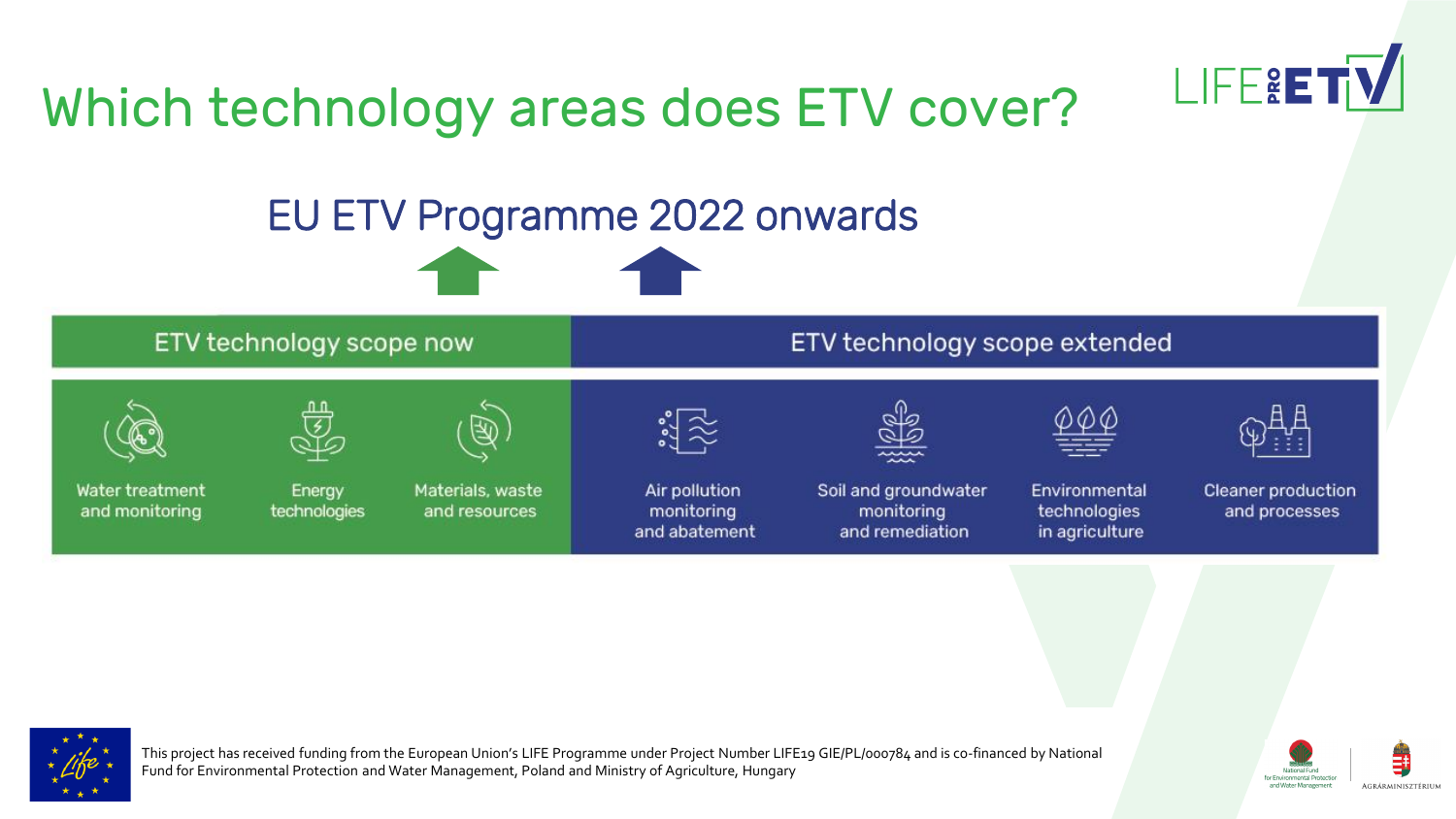### How ETV adresses innovation?



#### Innovative Environmental Technologies represent a novelty in terms of:

- **·** design
- raw materials and energy involved
- **Peroduction process**
- use/operation
- recyclability or final disposal

Compared to products, processes and services technologies with the same function applied currently in a similar situation

#### Results in an environmental added value and is reflected in performance



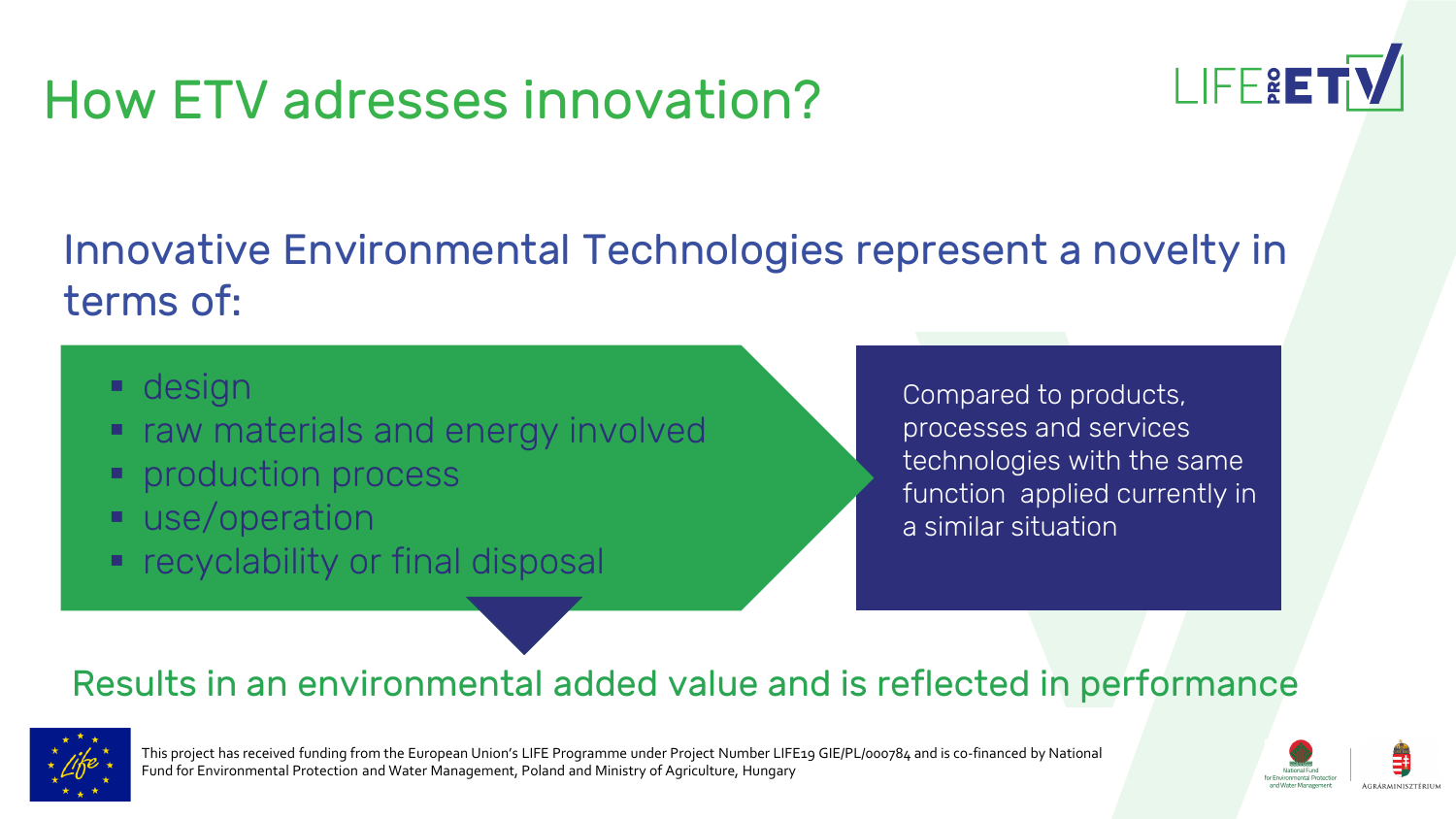

#### VERIFICATION OF **PERFORMANCE**

Verification body reviews the final set of data, concludes on the verified performance and develops the verification report and Statement of Verification.

Jugen

# How does ETV work?

#### SPECIFIC VERIFICATION PROTOCOL<sup>O</sup>

Verification body develops the specific verification protocol including a detailed plan of the verification together with specification of the parameters to be verified and test data requirements, assesses the existing data and decides whether further tests are needed.

#### **CONTACT**

Proposer contacts a verification body to get information on the process, check if the technology is a good candidate for ETV together with an idea of the performance claim to be verified

#### GENERATION OF TEST DATA

**CROSSITION** 

If the existing test data do not meet the requirements defined in the specific verification protocol, the proposer is requested to perform additional testing typically with an appropriate test body

Joseph

#### **PUBLICATION**

**SERIOR** 

ETV Secretariat registers and publishes the Statement of Verification on the ETV website

#### APPLICATION

CROSSIS

Proposer submits an application file detailing information about the technology together with the performance claim and existing test data. Verification body decides on the eligibility of the technology for ETV and revises the performance claim to be verified.

**CREW SERVICE** 



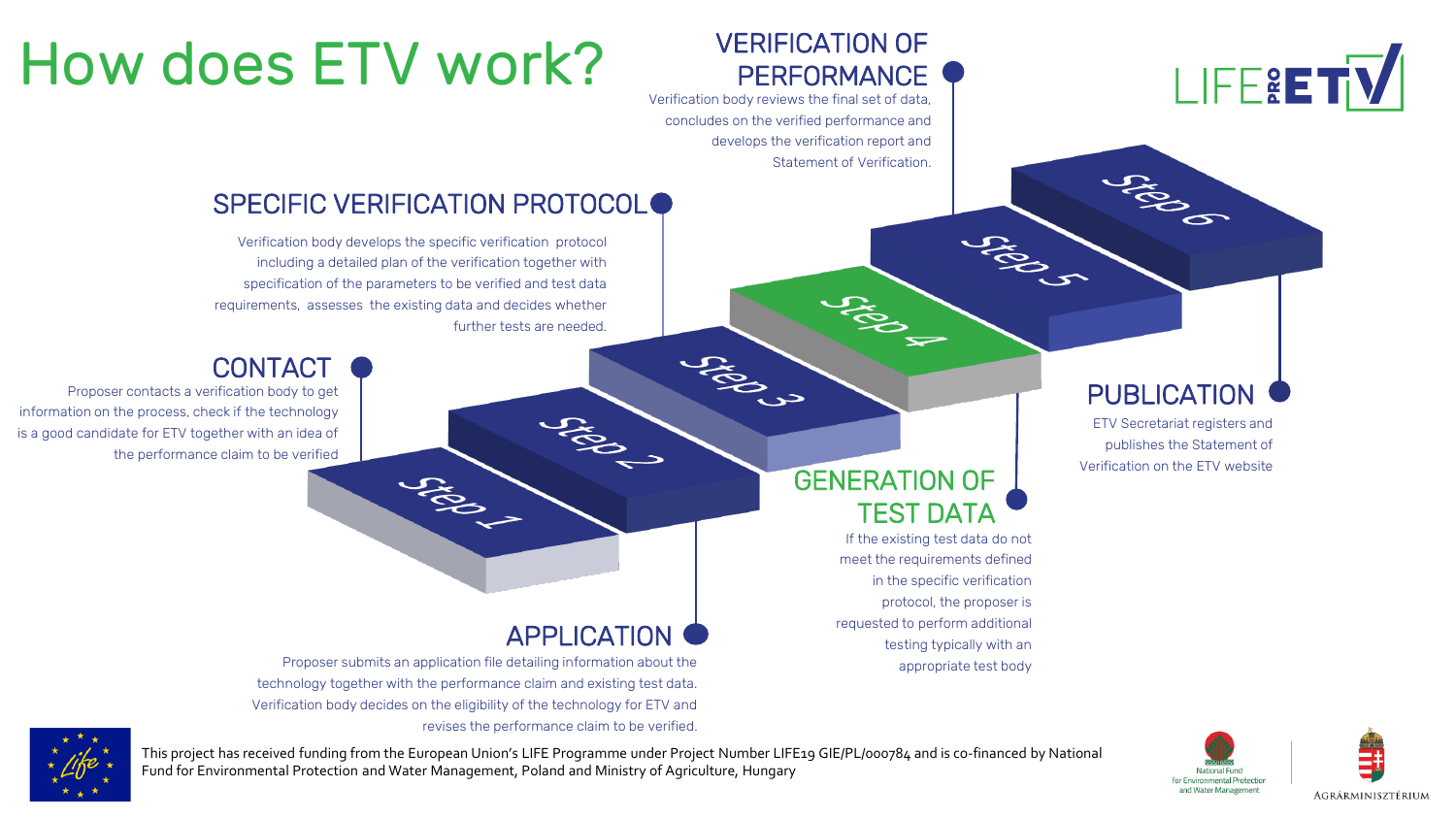# Who can apply?

- Technology provider/ owner
- Technology manufacturer
- Legally authorised representative e.g. investor





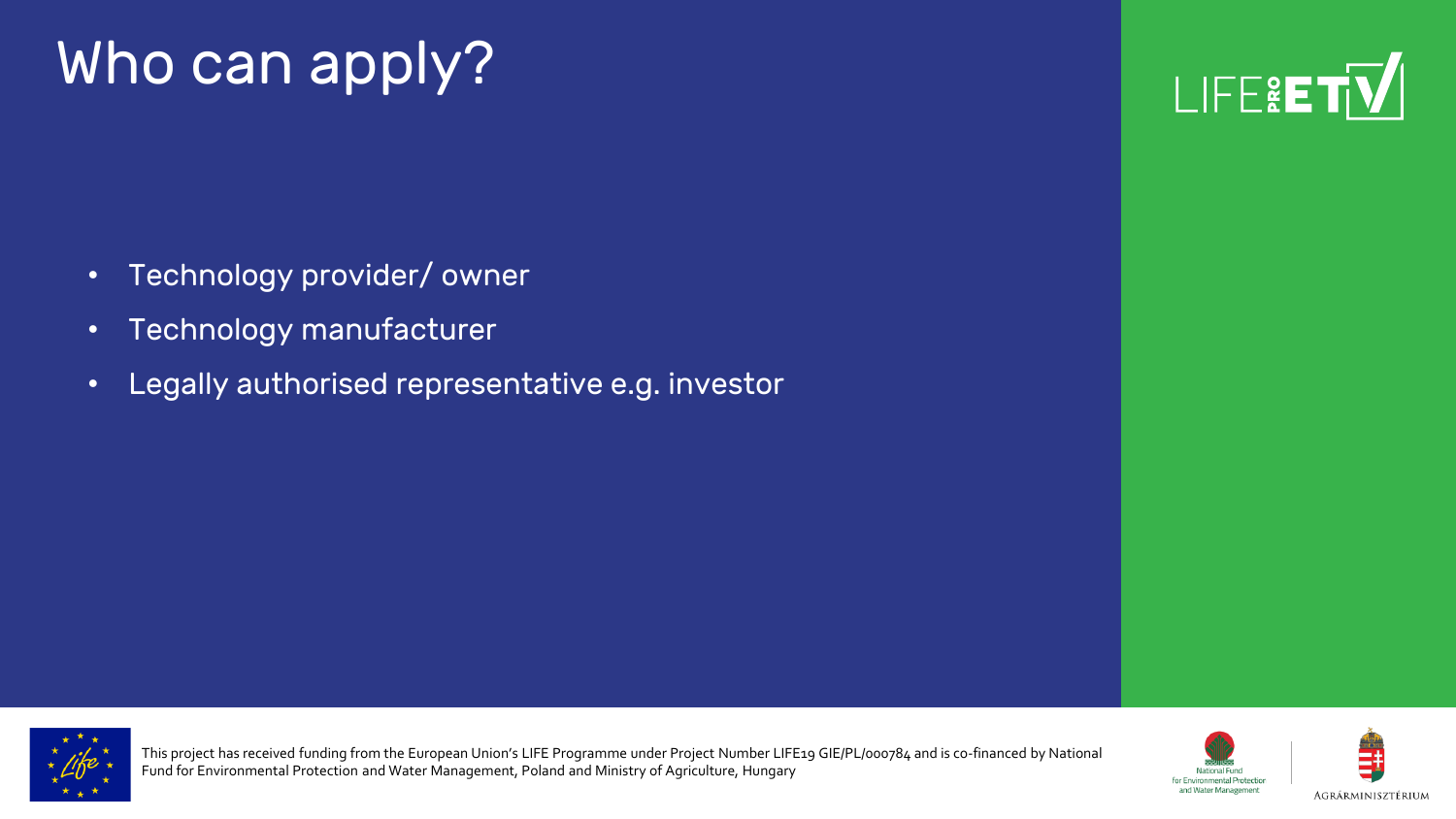# Who verifies

LIFE&ET<mark>V</mark>

7 accredited verification bodies offer ETV service





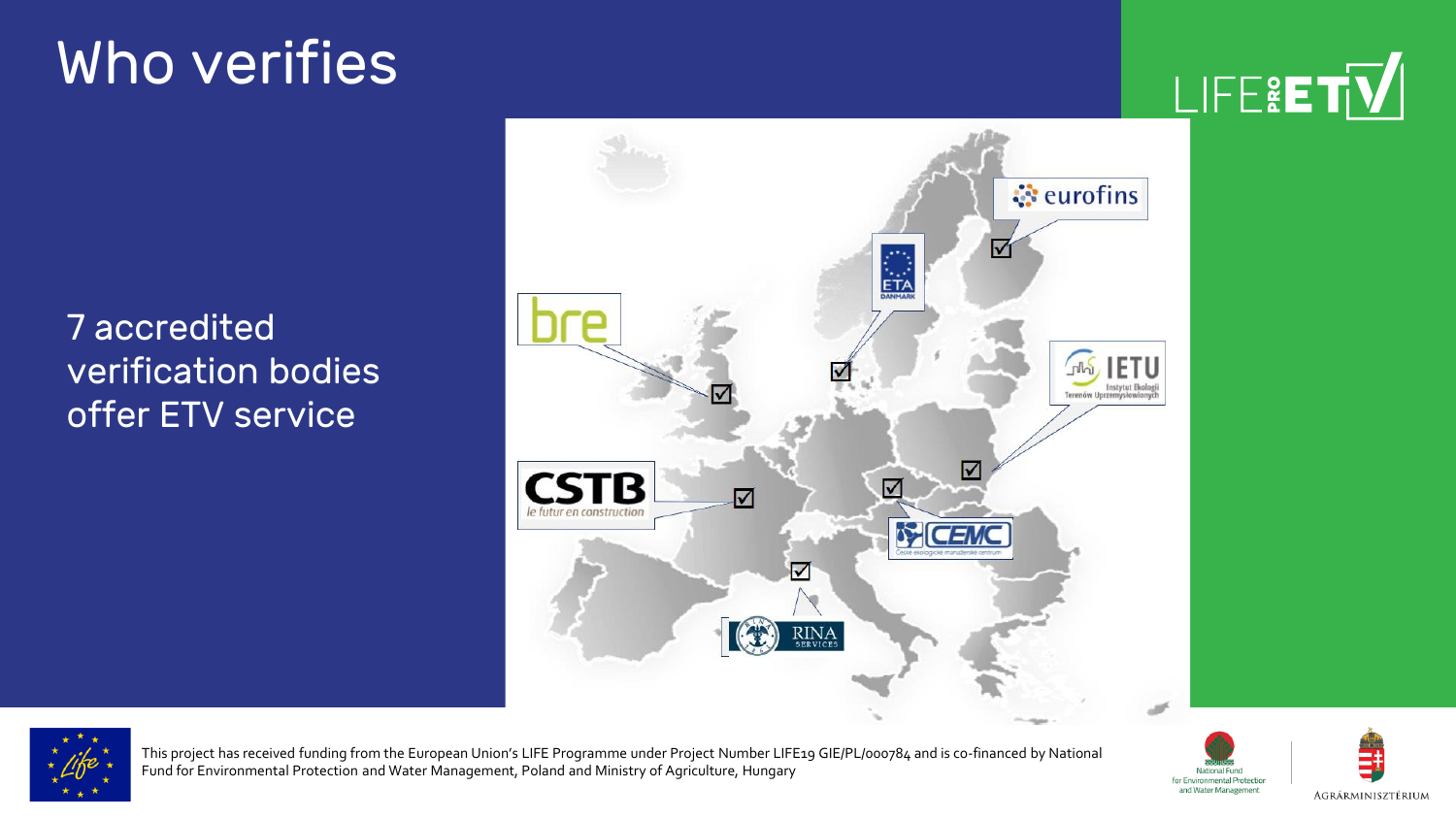# ETV costs and process duration



The duration should be estimated at a minimum 6 months depending on the character of the technology, complexity and scope of the claim and whether additional testing in needed or not.

#### The verification cost involves:

- Fee paid to the verification body
- Fee paid for testing
- Company's internal costs e.g staff costs, costs related to providing units for testing, providing a test site etc.
- By average the costs could be estimted ca 20.000-40.000€ , however they depend heavily on the technology, claim to ve verified and associated testing costs





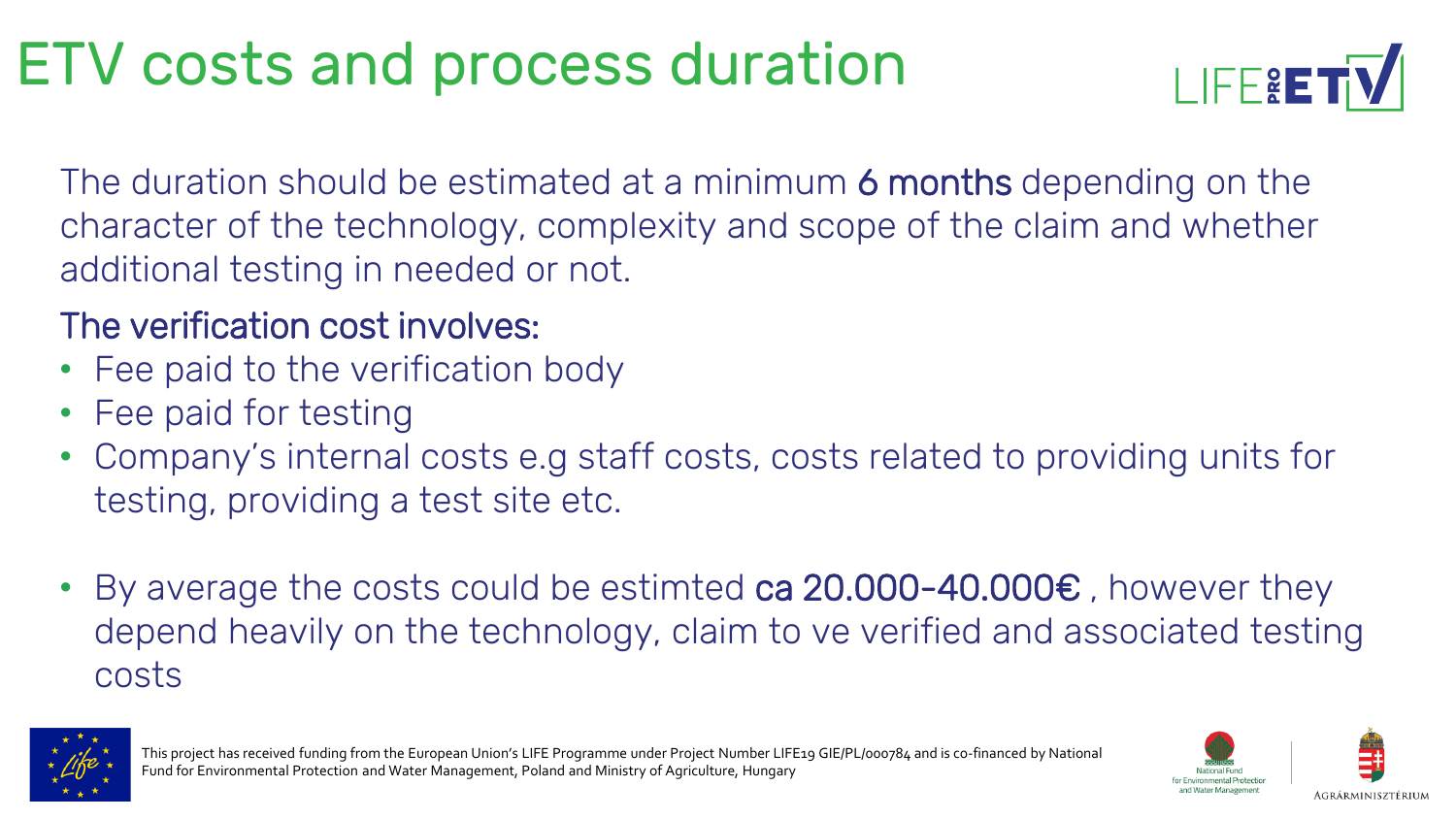### ETV as data provider on performance of new technologies



This project has received funding funding funding funding funding funding funding  $\mathbb{E}[\mathbf{X}]$ 

Fund for Environmental Protection and Water Management, Poland and Ministry of Agriculture, Hungary





LIFERETY

AGRÁRMINISZTÉRIUM